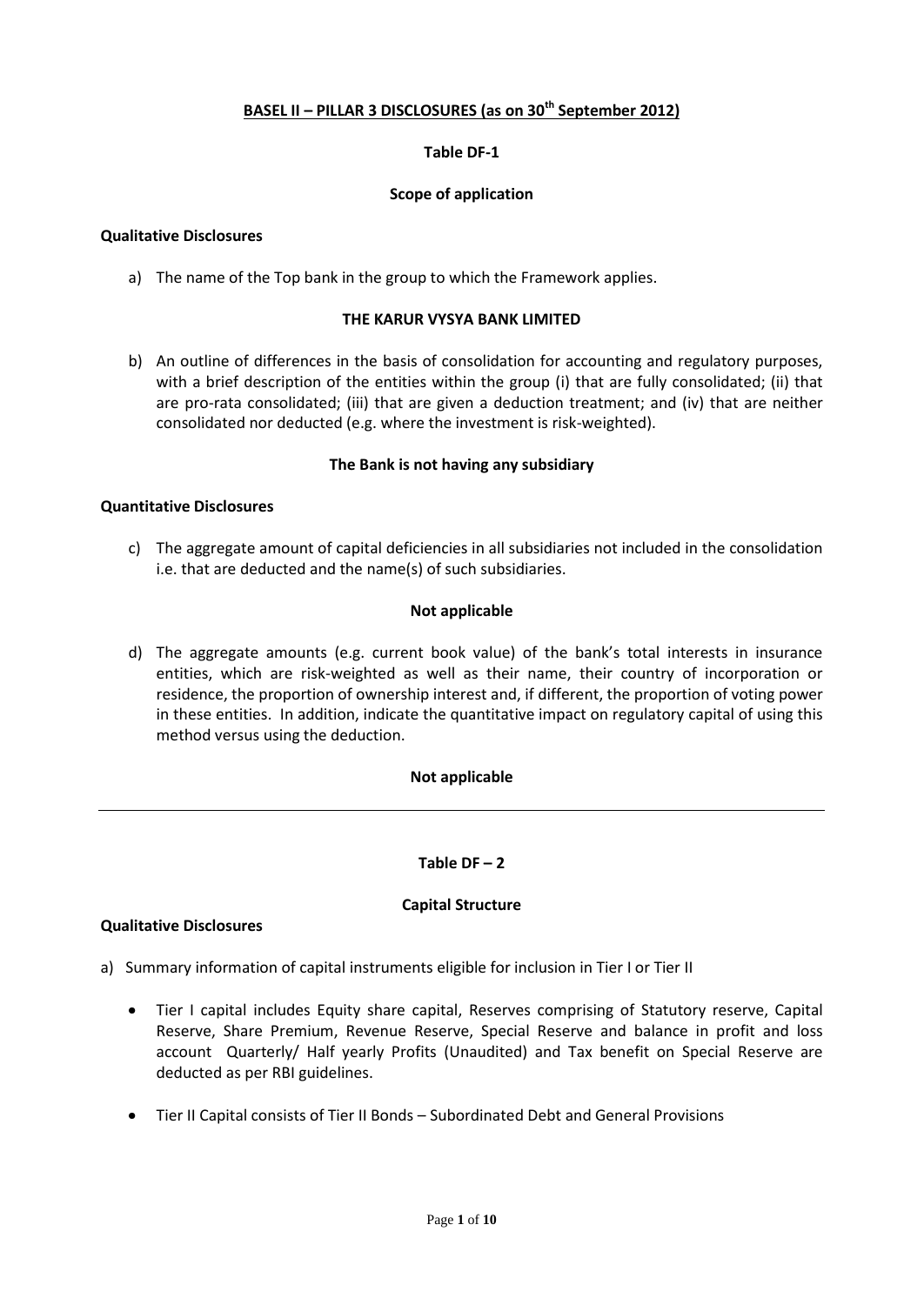## **Quantitative Disclosures**

b) The amount of Tier I capital as on 30.09.2012.

| <b>Particulars</b>                                                         | Amount         |
|----------------------------------------------------------------------------|----------------|
|                                                                            | (Rs. in Crore) |
| Paid up Equity Share Capital                                               | 107.18         |
| Reserves                                                                   | 2879.74        |
| Innovative Instruments                                                     | <b>NIL</b>     |
| <b>Other Capital Instruments</b>                                           | <b>NIL</b>     |
| Amounts deducted from Tier I Capital (Unaudited Half yearly Profit and Tax | (309.52)       |
| Benefit on special reserve)                                                |                |
| Total Tier I Capital - (A)                                                 | 2677.40        |

c) The total amount of Tier II capital (net of deductions from Tier II Capital).

| <b>Particulars</b>                | Amount         |
|-----------------------------------|----------------|
|                                   | (Rs. in Crore) |
| Tier II Bonds (Subordinated Debt) | 150.00         |
| <b>General Provisions</b>         | 120.60         |
| Total Tier II Capital $-$ (B)     | 270.60         |

d) Debt Capital instruments eligible for inclusion in Upper Tier II Capital

| <b>Total Amount outstanding</b>                 | - NIL |
|-------------------------------------------------|-------|
| Of which amount raised during the current year  | - Nil |
| Amount eligible to be reckoned as capital funds | - Nil |

e) Subordinated debt eligible for inclusion in Lower Tier II Capital

| Total amount outstanding                        | - Rs.150 Crore |
|-------------------------------------------------|----------------|
| of which amount raised during the current year  | - Rs. NIL      |
| Amount eligible to be reckoned as capital funds | - Rs.150 Crore |

f) Other deductions from capital, if any Theorem 2011 - NIL

g) Total eligible capital (Tier I & Tier II)  $(A) + (B)$  - Rs.2948.00 Crore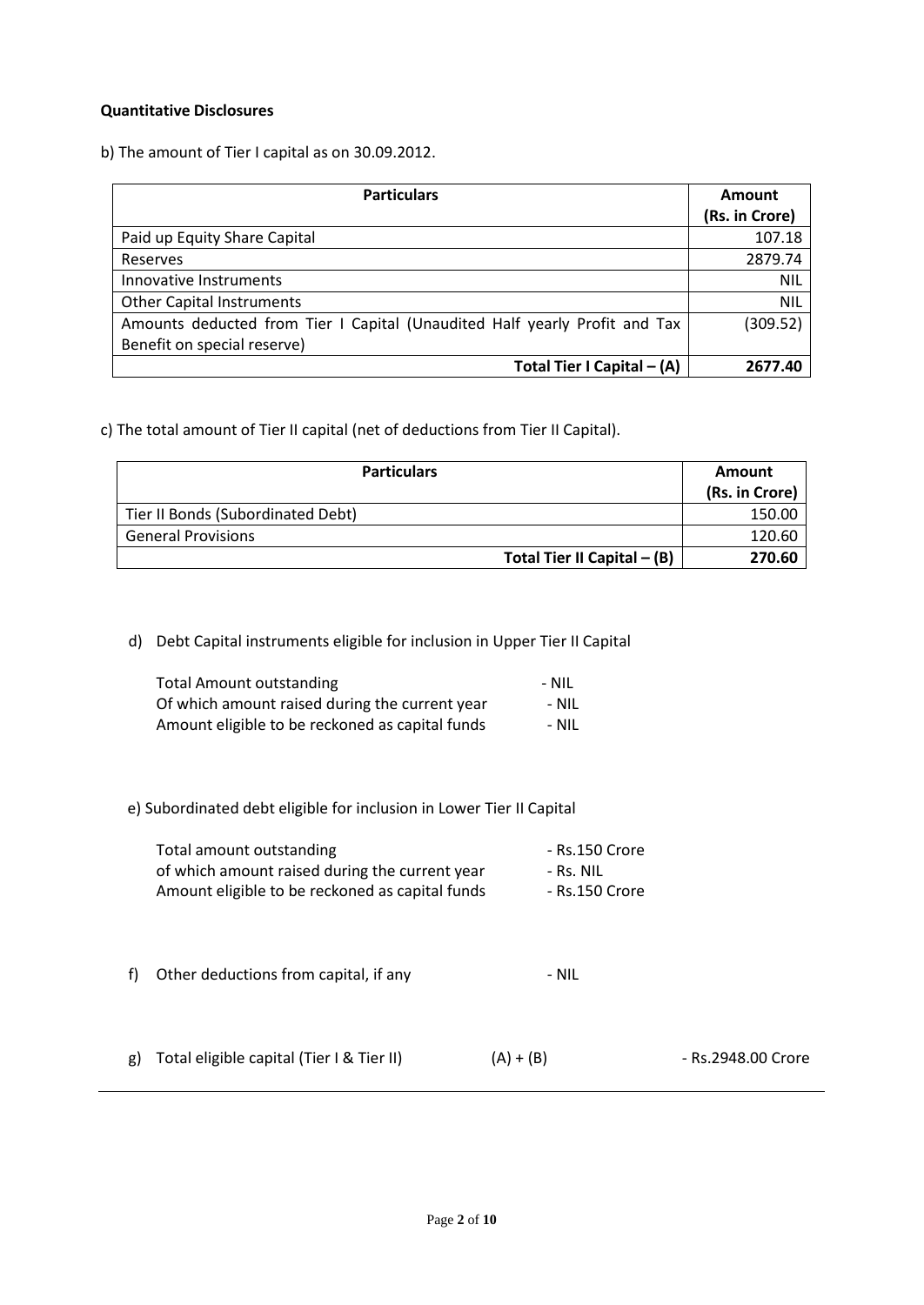## $Table DF - 3$

# **Capital Adequacy**

## **Qualitative Disclosures**

- Policy on Internal Capital Adequacy Assessment Process has been put in place. The policy states  $\bullet$ the Bank's intention to maintain CRAR above the minimum level prescribed by RBI.
- $\bullet$ Capital requirement for current business levels and framework for assessing capital requirement for future business levels has been made.
- CRAR has been worked out based on Basel II guidelines
- Tier I CRAR of 12.72% is above the minimum requirement of 6% as per RBI guidelines.
- Tier II capital is within the stipulation of 50% of Tier I Capital.
- Total CRAR is above the minimum requirement of 9%.
- Bank maintained capital in terms of Revised Framework above the prudential floor viz higher of
	- $\triangleright$  Minimum capital required as per the Revised Framework;
	- $\geq$  80% of the minimum capital required to be maintained as per the Basel I framework;

## **Quantitative Disclosures**

a) Capital requirement for Credit Risk (@9% CRAR):

|     | Portfolio subject to standardized approach<br>Securitization exposures            | : Rs.1588.86 Crore<br>$:$ NIL                               |
|-----|-----------------------------------------------------------------------------------|-------------------------------------------------------------|
| b). | Capital requirements for market risk (@9% CRAR):                                  |                                                             |
|     | Standardized duration approach:<br>٠                                              |                                                             |
|     | - Interest rate risk<br>- Foreign exchange risk (including gold)<br>- Equity risk | : Rs. 115.98 Crore<br>: Rs. 4.50 Crore<br>: Rs. 31.38 Crore |
| c). | Capital requirements for operational risk (@9% CRAR):                             |                                                             |
|     | Basic indicator approach<br>٠                                                     | : Rs. 154.21 Crore                                          |
|     | d) Total CRAR is 14.00% and Tier I Capital Ratio is 12.72%                        |                                                             |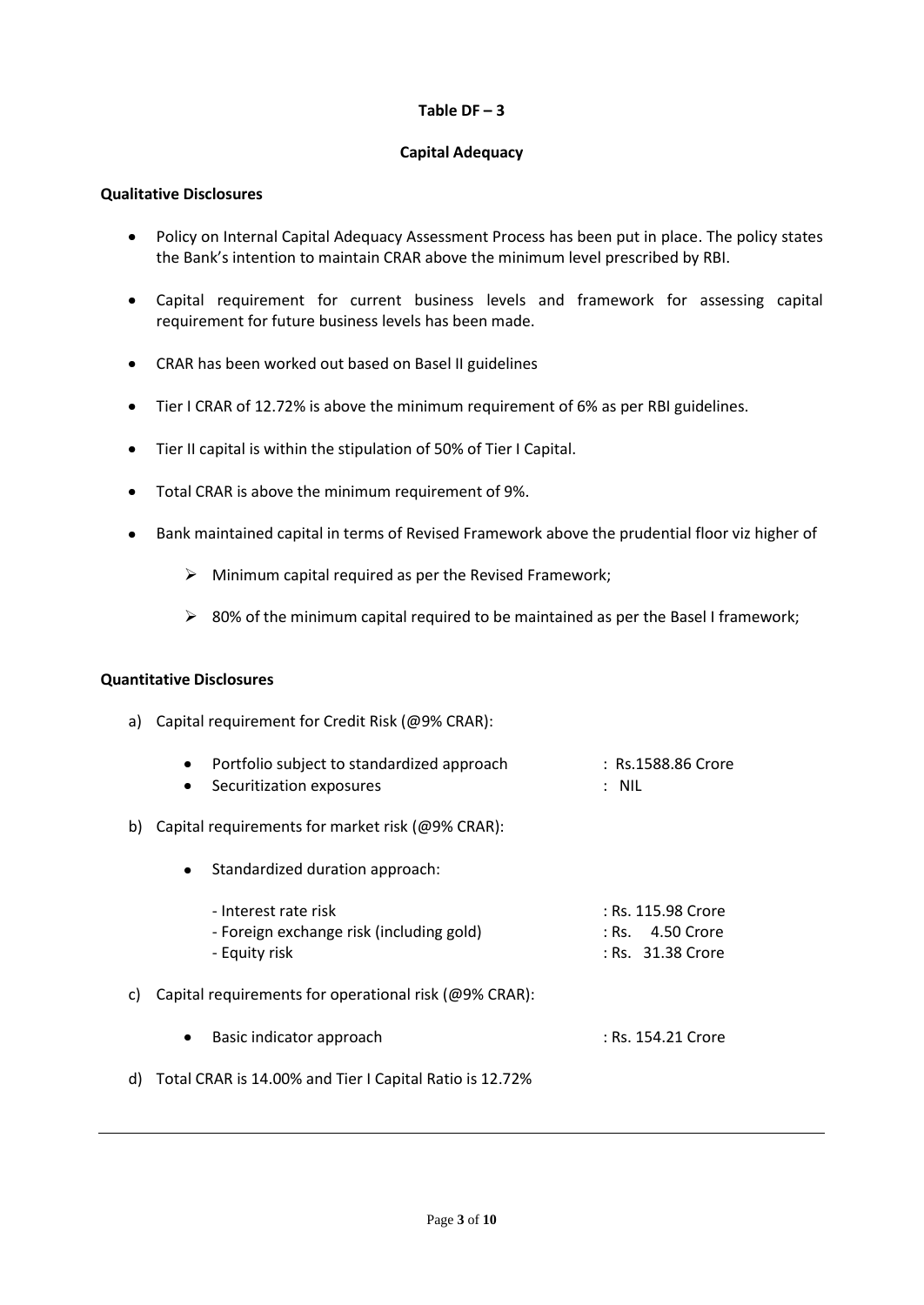## **Table DF-4**

## **Credit Risk – General Disclosures**

## **a) Qualitative Disclosures**

- The Bank had put in place Credit Policy & Risk Management Policy where all the credit  $\bullet$ aspects have been included. The policies stipulate borrower/ credit standards, standards for loan collateral/guarantor acceptance, portfolio management, risk based pricing of loans & advances, loan review mechanism, credit audit, risk concentrations, risk monitoring and evaluation, provisioning and regulatory/legal compliance.
- Bank has adopted the Income Recognition and Asset Classification norms of the regulator.
- The Bank identifies the risks to which it is exposed and applies rating models to measure, monitor and control these risks. Bank considers rating of a borrowal account as an important tool to measure the credit risk associated with any borrower and accordingly a two dimensional credit rating system was adopted.
- The Bank mitigates the concentration risk by (a) fixing exposure limits for single and group borrowers and (b) industry wise exposure limits.
- Credit risks and compliance to risk limits are monitored on bank wide basis.
- The Bank follows IRAC norms as per RBI guidelines for identifying the past due and impaired assets

## **Quantitative Disclosures**

b) Total gross credit risk exposures, Fund based and Non-fund based separately.

| <b>Credit Risk Exposures</b> |       | <b>Amount</b><br>(Rs. in Crore) |
|------------------------------|-------|---------------------------------|
| Fund Based *                 |       | 37218.84                        |
| Non Fund Based               |       | 10866.25                        |
|                              | Total | 48085.09                        |

\* *includes loans/advances, fixed assets, other assets, cash, balance with RBI and investments.*

- c) Geographic distribution of exposures, Fund based and Non-fund based separately.
	- a. Overseas NIL
	- b. Domestic

| Amount (Rs. in Crore) |                       |          |
|-----------------------|-----------------------|----------|
| <b>Fund Based</b>     | <b>Non Fund Based</b> | Total    |
| 37218.84              | 10866.25              | 48085.09 |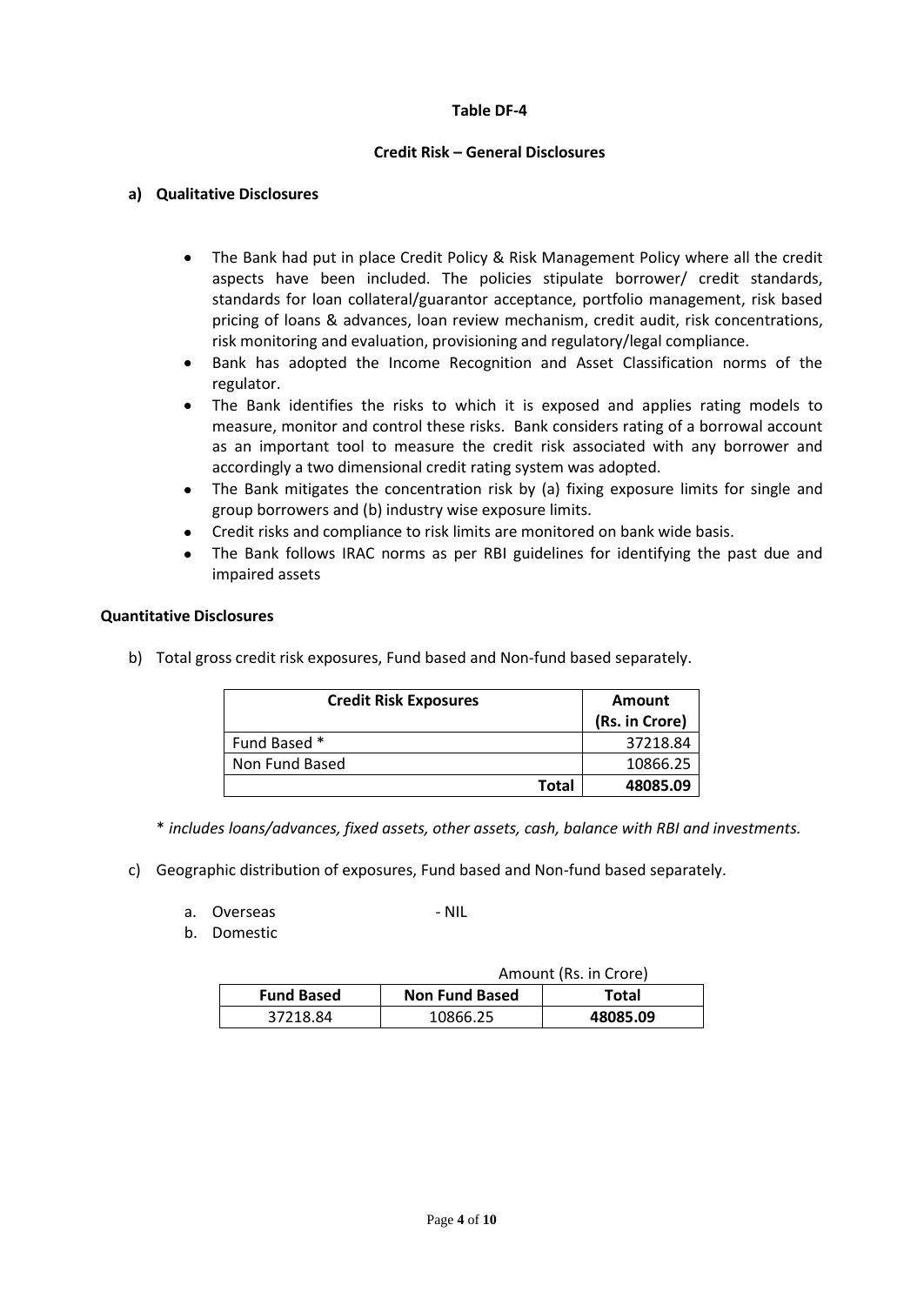|                                                  | Amount (Rs. in Crore) |         |                       |  |
|--------------------------------------------------|-----------------------|---------|-----------------------|--|
| Industry                                         | <b>Fund Based</b>     |         | <b>Non Fund Based</b> |  |
| Coal                                             | 54.36                 |         |                       |  |
| Mining                                           | 125.73                |         |                       |  |
| Iron & Steel                                     | 1048.79               |         |                       |  |
| <b>Other Metal and Metal Products</b>            | 151.06                |         |                       |  |
| All Engineering                                  | 285.63                |         |                       |  |
| of which Electronics                             |                       | 53.64   |                       |  |
| <b>Cotton Textiles</b>                           | 1009.73               |         |                       |  |
| <b>Other Textiles</b>                            | 807.93                |         |                       |  |
| Sugar                                            | 4.92                  |         |                       |  |
| Tea                                              | 2.17                  |         |                       |  |
| <b>Food Processing</b>                           | 645.33                |         |                       |  |
| Vegetable Oils & Vanaspati                       | 161.71                |         |                       |  |
| <b>Beverages and Tobacco</b>                     | 76.35                 |         |                       |  |
| Paper and Paper Products                         | 76.30                 |         |                       |  |
| Rubber, Plastic and related Products             | 205.29                |         |                       |  |
| Wood and Wood Products                           | 151.78                |         |                       |  |
| <b>Glass and Glassware</b>                       | 8.85                  |         |                       |  |
| <b>Chemicals and Chemical Products</b>           | 530.84                |         |                       |  |
| of which Fertilizers                             |                       | 79.15   |                       |  |
| of which Petrochemicals                          |                       | 155.87  |                       |  |
| of which Drugs & Pharmaceuticals                 |                       | 264.25  |                       |  |
| <b>Cement and Cement Products</b>                | 93.05                 |         |                       |  |
| Leather and Leather Products                     | 2.76                  |         |                       |  |
| Gems and Jewellery                               | 197.42                |         |                       |  |
| Construction                                     | 127.33                |         |                       |  |
| Petroleum and Nuclear Fuels                      | 25.01                 |         |                       |  |
| Vehicles, Vehicle Parts and Transport Equipments | 307.37                |         |                       |  |
| Infrastructure                                   | 3013.07               |         |                       |  |
| of which Energy                                  |                       | 1714.98 |                       |  |
| of which Telecommunications                      |                       | 60.84   |                       |  |
| of which Roads & Ports                           |                       | 349.64  |                       |  |
| Other Industries                                 | 473.34                |         |                       |  |
| <b>Residuary Other Advances</b>                  | 16091.07              |         |                       |  |
| <b>Total Advances</b>                            | 25677.19              |         |                       |  |
|                                                  |                       |         |                       |  |

d) Industry-wise exposures as on 30.09.2012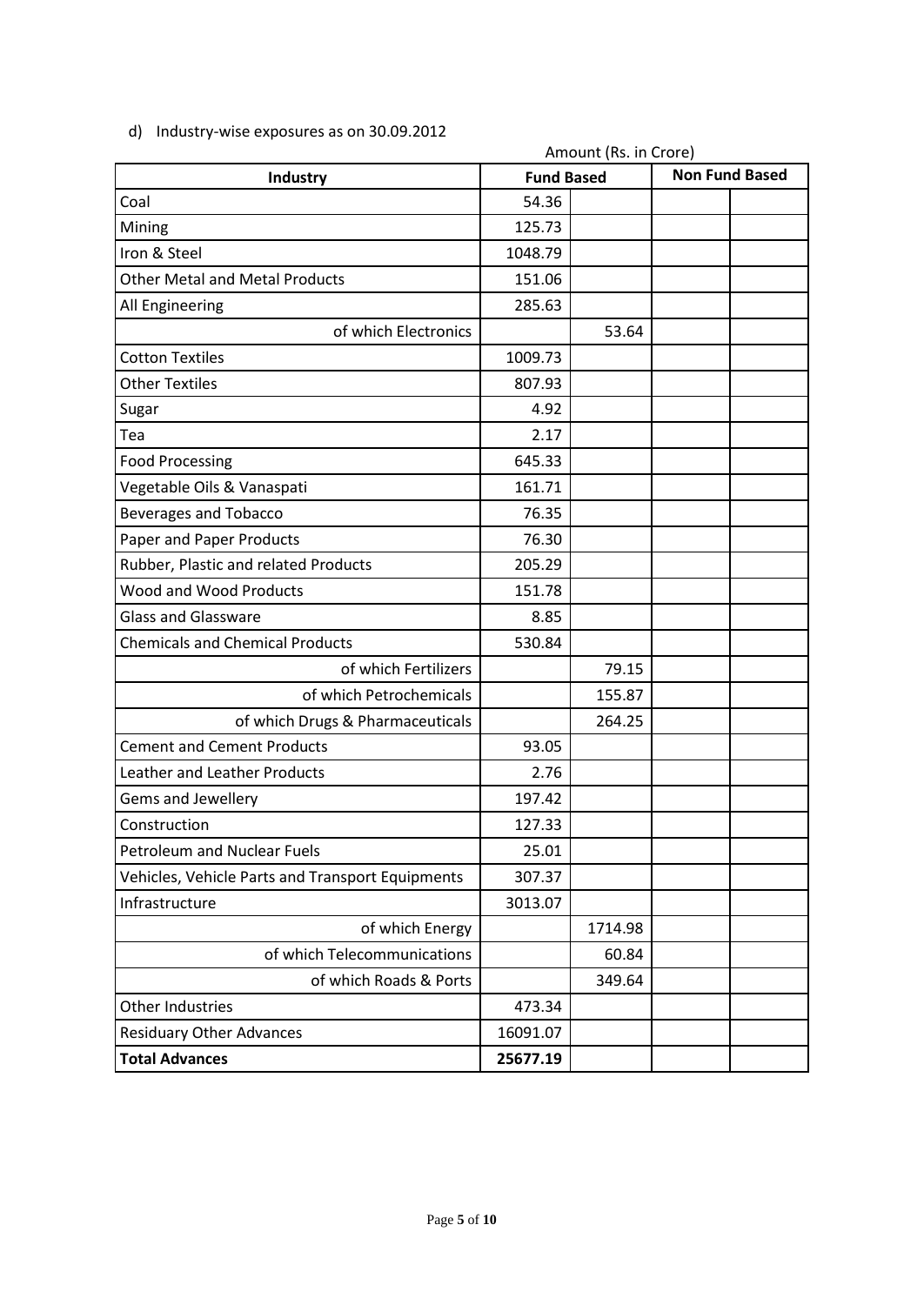# e) Residual Contractual maturity breakdown of assets\*

|                                  | (Rs. In Crore)                                                      |                    |                 |                                                  |
|----------------------------------|---------------------------------------------------------------------|--------------------|-----------------|--------------------------------------------------|
| <b>Inflow Group</b>              | Cash, Balance with<br><b>RBI &amp; Balances</b><br>with Other Banks | <b>Investments</b> | <b>Advances</b> | <b>Fixed Assets &amp;</b><br><b>Other Assets</b> |
| Day 1                            | 704.01                                                              | 2771.74            | 1161.12         | 210.12                                           |
| Day 2 To Day 7                   | 25.81                                                               | 127.54             | 73.92           | 26.27                                            |
| Day 8 To Day 14                  | 67.14                                                               | 343.14             | 82.87           | 26.27                                            |
| Day 15 To Day 28                 | 85.95                                                               | 147.96             | 234.68          | 0.00                                             |
| <b>Over28 days To 3 Months</b>   | 242.82                                                              | 949.51             | 995.21          | 0.00                                             |
| <b>Over 3 Months To 6 Months</b> | 115.47                                                              | 606.71             | 704.56          | 0.00                                             |
| <b>Over 6 Months To 1 Year</b>   | 348.96                                                              | 1798.59            | 7786.48         | 0.00                                             |
| <b>Over 1 To 3 Years</b>         | 367.56                                                              | 2580.19            | 10180.72        | 0.00                                             |
| <b>Over 3 Years To 5 Years</b>   | 189.54                                                              | 1068.83            | 2435.42         | 0.00                                             |
| <b>Over 5 Years</b>              | 184.81                                                              | 1071.05            | 2022.21         | 868.29                                           |
| Total                            | 2332.07                                                             | 11465.26           | 25677.19        | 1130.95                                          |

*\* as per ALM Guidelines*

# f) **Gross NPAs:**

| <b>Particulars</b> | <b>Amount</b><br>(Rs. in Crore) |
|--------------------|---------------------------------|
| Substandard        | 101.02                          |
| Doubtful 1         | 42.47                           |
| Doubtful 2         | 63.83                           |
| Doubtful 3         | 15.49                           |
| Loss               | 99.93                           |
| Total              | 322.74                          |

# g) **Net NPAs:**

| <b>Particulars</b>                                   | Amount<br>(Rs. in Crore) |
|------------------------------------------------------|--------------------------|
| <b>Gross NPAs</b>                                    | 322.74                   |
| Less: Provisions (including ECGC & float. Provision) | 242.57                   |
| Net NPAs                                             | 80.17                    |

# h) **NPA Ratio :**

| <b>Particulars</b>                      | <b>Ratios</b> |
|-----------------------------------------|---------------|
| Gross NPAs as a ratio to Gross Advances | 1.26%         |
| Net NPAs as a ratio to Net Advances     | በ 32%         |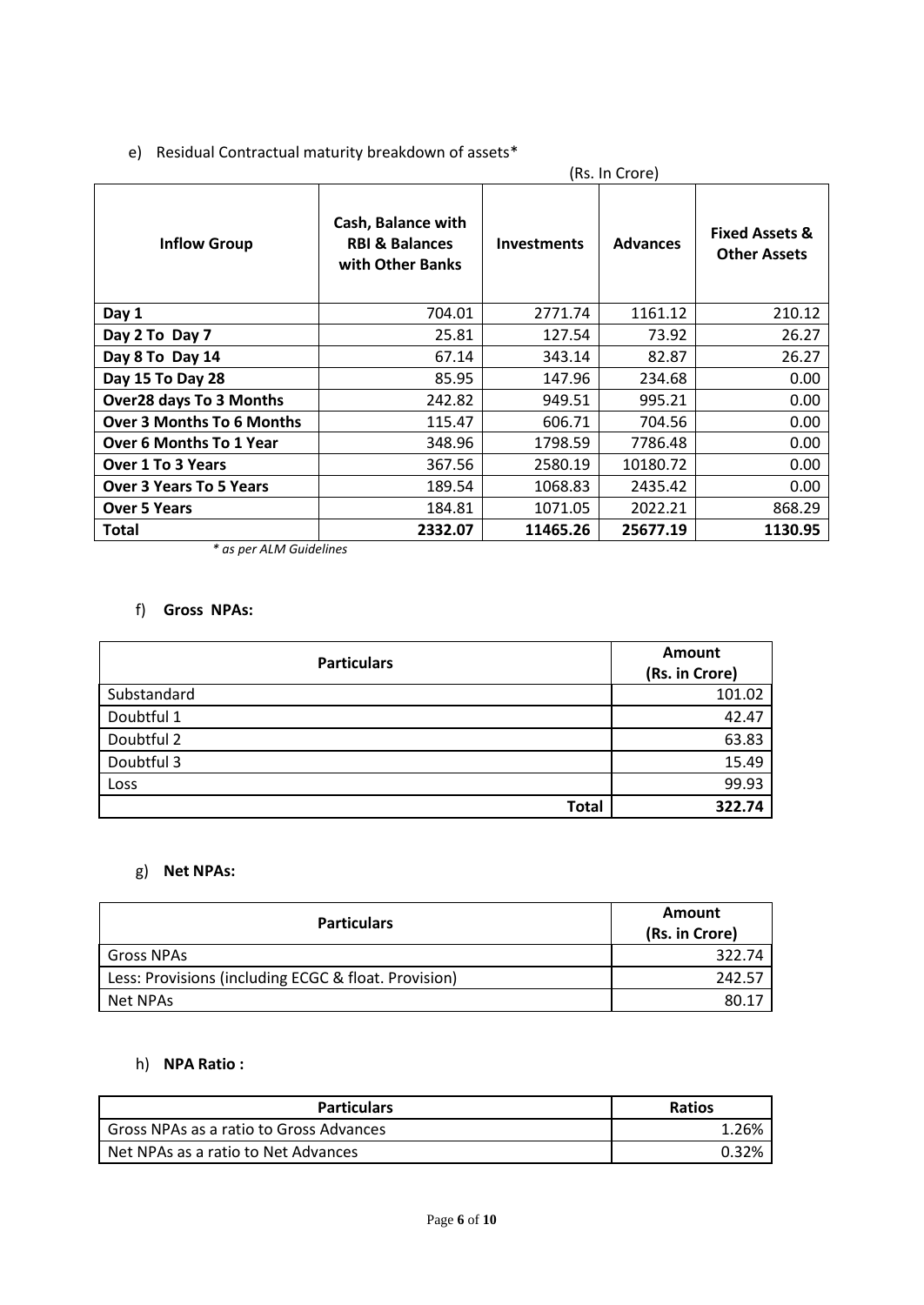# i) **Movement of NPAs (Gross)\* :**

| <b>Particulars</b>               | Amount<br>(Rs. in Crore) |
|----------------------------------|--------------------------|
| Opening Balance as on 01.04.2012 | 320.99                   |
| Additions during the period      | 137.60                   |
| Reductions during the period     | 135.85                   |
| Closing Balance as on 30.09.2012 | 322.74                   |

\* NPA exclude interest held in suspense in accordance with RBI guidelines dated September-24, 2009 under reference DBOD.No.BP.BC.46/21.04.048/2009-10.

## j) **Movement of Provisions for NPAs:**

| <b>Particulars</b>                                            | Amount         |
|---------------------------------------------------------------|----------------|
|                                                               | (Rs. in Crore) |
| Opening Balance as on 01.04.2012                              | 201.51         |
| Provisions made during the period                             | 53.24          |
| Provisions released on account of recoveries and used for new |                |
| additions                                                     | 33.19          |
| Write off/ Write Back of excess provisions                    | 18.20          |
| Closing Balance as on 30.09.2012                              | 203.36         |

## **k)** Amount of Non performing Investments 4.07

# **l)** Amount of provisions held for Non -performing Investments 4.07

## **m) Movement of Provisions for depreciation on investments**

| <b>Particulars</b>                                                 | <b>Amount</b><br>(Rs. in Crore) |
|--------------------------------------------------------------------|---------------------------------|
| Opening Balance as on 01.04.2012                                   | 71.11                           |
| Add: Provisions made during the period                             | 0.00                            |
| Less: Write Off/ Write Back of excess provisions during the period | 50.69                           |
| Closing Balance as on 30.09.2012                                   | 20.42                           |

## **Table DF – 5**

\_\_\_\_\_\_\_\_\_\_\_\_\_\_\_\_\_\_\_\_\_\_\_\_\_\_\_\_\_\_\_\_\_\_\_\_\_\_\_\_\_\_\_\_\_\_\_\_\_\_\_\_\_\_\_\_\_\_\_\_\_\_\_\_\_\_\_\_\_\_\_\_\_\_\_\_\_\_\_\_\_\_\_\_\_

## **Credit Risk: Disclosures for portfolios subject to the Standardized Approach**

## **Qualitative Disclosures**

a) For portfolios under the standardized approach:

The following external rating agencies approved by Reserve Bank of India for the purpose of rating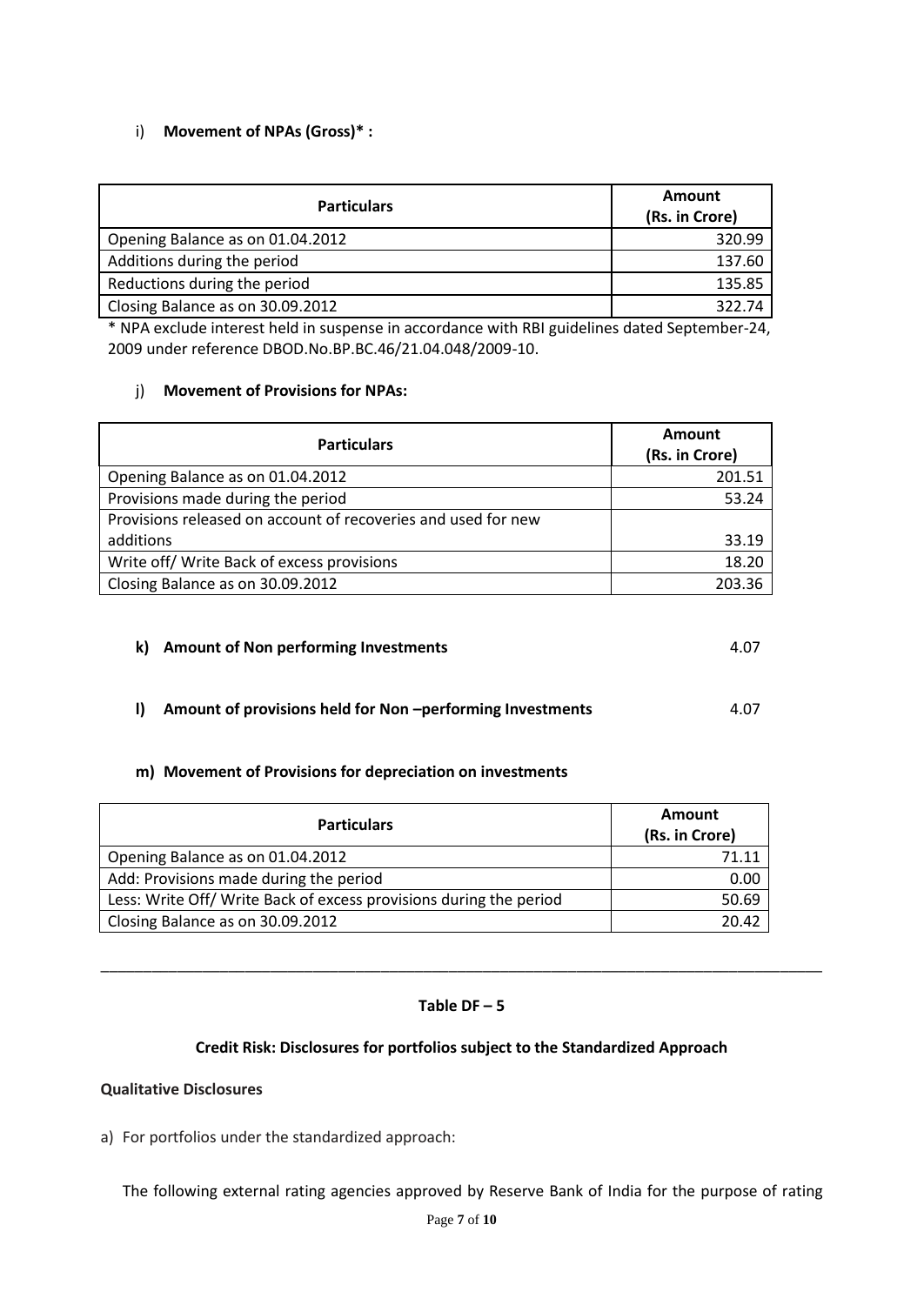under Basel II norms are taken on record by our Bank to facilitate the customer for getting the rating;

- 1. CRISIL Limited
- 2. ICRA Limited
- 3. CARE Limited
- 4. FITCH India
- 5. Brickwork Ratings India Limited
- 6. SME Rating Agency of India Limited

Brickworks Ratings and SME rating Agency was added during the reporting period. No agency has been deleted by the Bank during present period. The services of the above agencies are used for the purpose of both Funded and Non-Funded Exposure.

The Bank leaves the choice of rating agencies to the customers and does not recommend any specific agency. External Rating of the borrowers done at the behest of borrowers is accepted by the Bank.

## **Quantitative Disclosures**

b) For exposure amounts after risk mitigation subject to the standardized approach, amount of a bank's outstanding (rated and unrated) in the following three major risk buckets as well as those that are deducted:

|                                           | (Rs. in Crore) |                |              |
|-------------------------------------------|----------------|----------------|--------------|
| <b>Risk Weight</b>                        | Rated          | <b>Unrated</b> | <b>Total</b> |
| <b>Below 100%</b>                         | 2222.00        | 18445.22       | 20667.22     |
| 100%                                      | 1625.21        | 6779.56        | 8404.77      |
| More than 100%                            | 1595.31        | 1227.45        | 2822.76      |
| <b>Total Outstanding after mitigation</b> | 5442.52        | 26452.23       | 31894.75     |
| Deducted (as per Risk Mitigation)         |                | 7498.34        | 7498.34      |

#### Table  $DF - 6$

## **Credit risk mitigation: Disclosures for standardized approach**

#### **Qualitative Disclosures**

a) The Bank has put in place Credit Risk Mitigation & Collateral Management Policy with the primary objective of (i) Mitigation of credit risks and enhancing awareness of identification of appropriate collateral taking into account the spirit of Basel II / RBI guidelines and (ii) Optimizing the benefit of credit risk mitigation in computation of capital charge as per approaches laid down in Basel II / RBI guidelines.

The Bank in general relies on Risk Mitigation techniques like collateral and insurance cover, higher margins, ceiling on exposures, loan covenants, forward cover, Escrow mechanism and Loan Participation.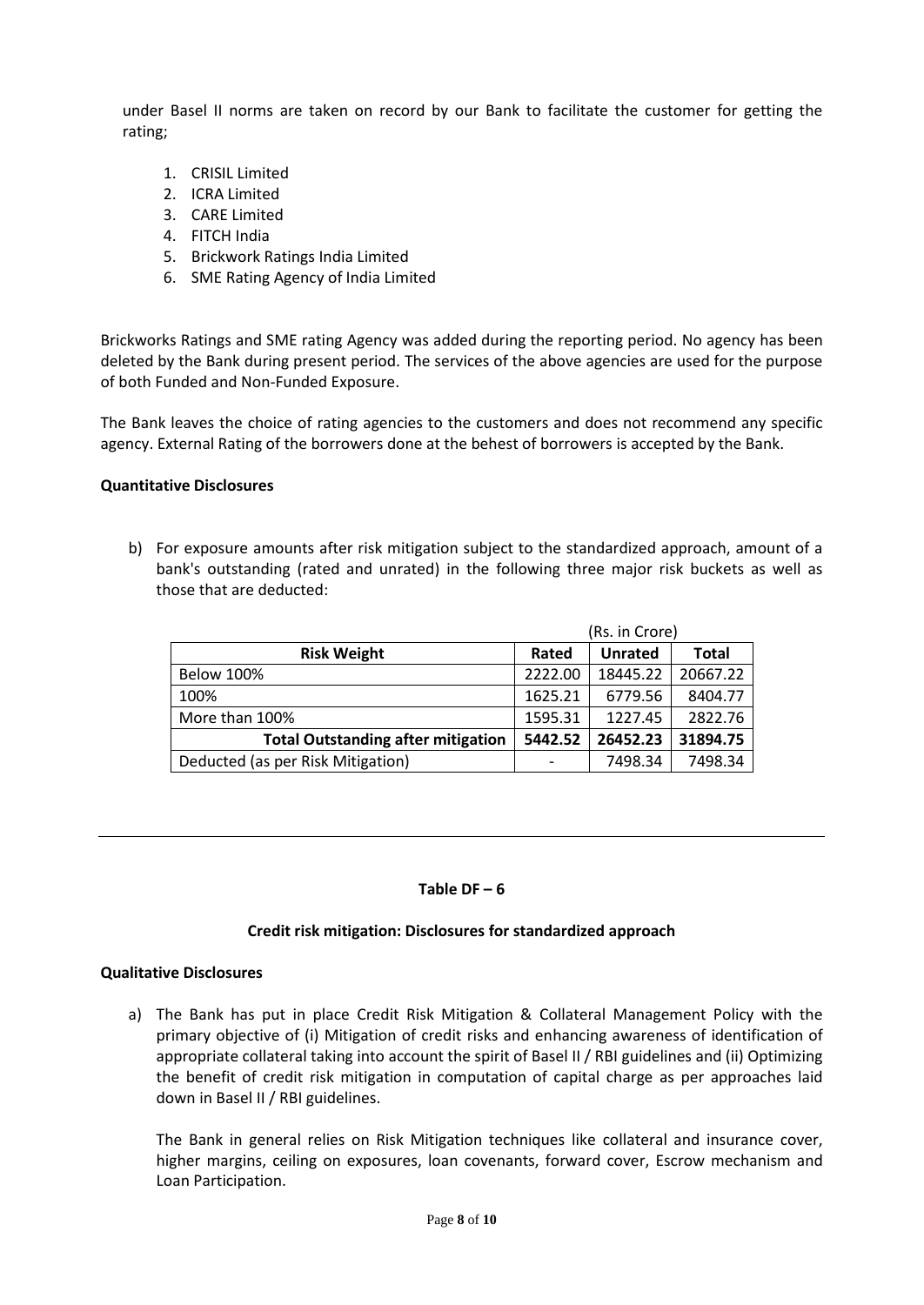Bank accepts guarantees from individuals, Central and State governments, and Corporates with considerable net worth. Only guarantees issued by entities with a higher rating than of the counterparty shall be accepted to get the protection for the counter party exposure.

The Bank recognizes the following Financial Collateral (FC) for Credit Risk Mitigation.

- a) Cash or Cash Equivalent (Bank Deposits/certificate of Deposits issued by the Bank, etc.);
- b) Gold including Bullion and Jewellery;
- c) Securities issued by Central and State Governments;
- d) Kisan Vikas Patras and National Savings Certificates;
- e) Life Insurance Policies with a declared surrender value;
- f) Debt securities rated by a recognized Credit Rating Agency; and
- g) Units of Mutual Fund

Concentration Risk in Credit Risk Mitigation: All types of securities eligible for mitigation are easily realizable financial securities. As such, presently no limit/ceiling has been prescribed to address the concentration risk in credit risk mitigants recognized by the Bank.

## **Quantitative Disclosers**

b) For each separately disclosed credit risk portfolio the total exposure (after, where applicable, on or off balance sheet netting), that is covered by eligible financial collateral after the application of haircuts is given below:

|                           | (Rs. In Crore)              |                   |
|---------------------------|-----------------------------|-------------------|
| <b>Portfolio Category</b> | <b>Financial Collateral</b> | <b>Quantum of</b> |
|                           |                             | exposure covered  |
| 1. Funded - Credit        | Bank's own deposits         | 651.13            |
| 2. Funded – Credit        | Gold Jewels                 | 6365.58           |
| 3. Non Funded             | Bank's own deposits         | 500.26            |

c) For each separately disclosed portfolio, the total exposure (after, on balance sheet netting) that is covered by Guarantees:

|                           |                           | (Rs. In Crore)    |
|---------------------------|---------------------------|-------------------|
| <b>Portfolio Category</b> | <b>Guaranteed by</b>      | <b>Quantum of</b> |
|                           |                           | exposure covered  |
| <b>Funded Credit</b>      | ECGC                      | 666.30            |
| <b>Funded Credit</b>      | <b>Central Government</b> | 464.53            |
| <b>Funded Credit</b>      | <b>State Government</b>   | 97.48             |

## **Table DF - 7**

## **Securitization: Disclosure for Standardized Approach**

**Qualitative Disclosures**: The Bank has not undertaken any securitization activity.

**Quantitative Disclosures**: NIL